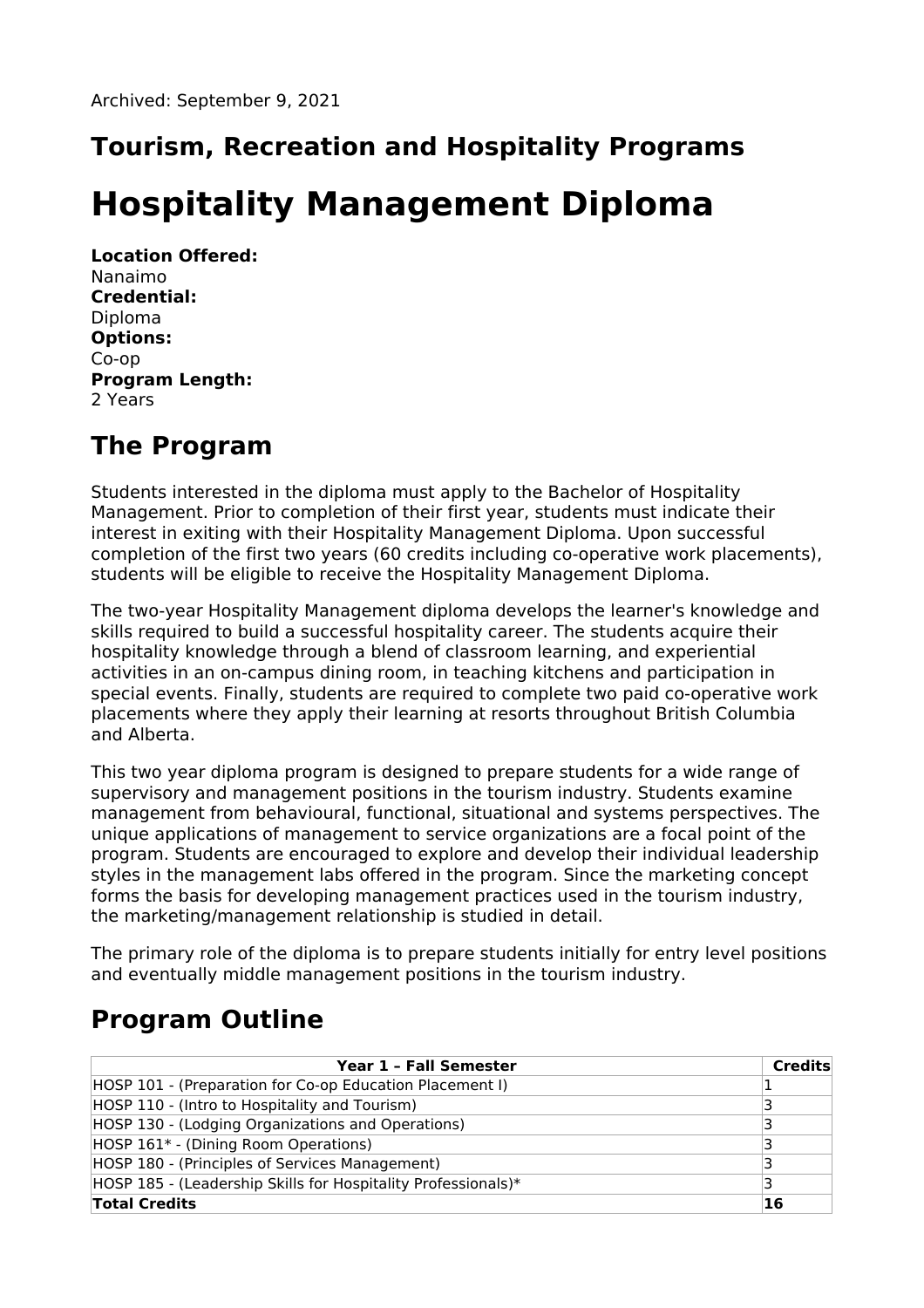**\*** Courses run September to April.

| <b>Year 1 - Spring Semester</b>                             | <b>Credits</b> |
|-------------------------------------------------------------|----------------|
| HOSP 120 - (Accounting Principles)                          |                |
| <b>ENGL 115 - (University Writing and Research)</b>         |                |
| HOSP 165 - (International Hospitality and Resort Operation) |                |
| HOSP 131 - (Property Management Systems)                    |                |
| HOSP 133 - (Beverage Theory)                                |                |
| <b>Total Credits</b>                                        | 15             |

| Year 1 - Intersession                          | Credits |
|------------------------------------------------|---------|
| HOSP 102 - (Cooperative Education Placement I) |         |
| <b>Total Credits</b>                           |         |

| Year 2 - Fall Semester                                           | <b>Credits</b> |
|------------------------------------------------------------------|----------------|
| HOSP 201 - (Preparation for Co-operative Education Placement II) |                |
| HOSP 215 - (Principles of Services Marketing)                    |                |
| HOSP 225 - (Financial Control Systems)                           |                |
| HOSP 240 - (Principles of Food Production)                       |                |
| HOSP 251* - (Dining Room Management)                             |                |
| HOSP 282 - (Human Resource Management)                           |                |
| <b>Total Credits</b>                                             | <b>16</b>      |

**\*** Courses run September to April.

| <b>Year 2 - Spring Semester</b>                                                                                                                     | Credits |
|-----------------------------------------------------------------------------------------------------------------------------------------------------|---------|
| HOSP 205 - (Hospitality Financial Management)                                                                                                       |         |
| HOSP 241 - (Food Service Management)                                                                                                                | R       |
| HOSP 230 - (Law and Ethics)                                                                                                                         |         |
| ECON 100 - (Intro to Economics)                                                                                                                     | З       |
| ENGL 204 - (Business and Technical Writing) (effective September 2012) or,<br>ENGL 225 - (Business and Technical Writing) (prior to September 2012) |         |
| <b>Total Credits</b>                                                                                                                                | 15      |

| Year 2 - Intersession                        | Credits |
|----------------------------------------------|---------|
| HOSP 202 - (Cooperative Education Placement) |         |
| <b>Total Credits</b>                         |         |

### **Completion Requirements**

To be awarded the diploma, students must pass all 100 and 200 level program courses with an overall Grade Point Average (GPA) of a "C+" or better, and perform satisfactorily in two (2) required cooperative education work placement activities.

#### **Admission Requirements**

Enrollment in this program is limited. Students who meet or exceed the minimum admission requirements may not be necessarily be admitted to the program.

- General admission requirements apply.
- English 12 with minimum "C+" grade or equivalent.
- A minimum "C+" grade in Foundations of Mathematics and Pre-calculus 10 or